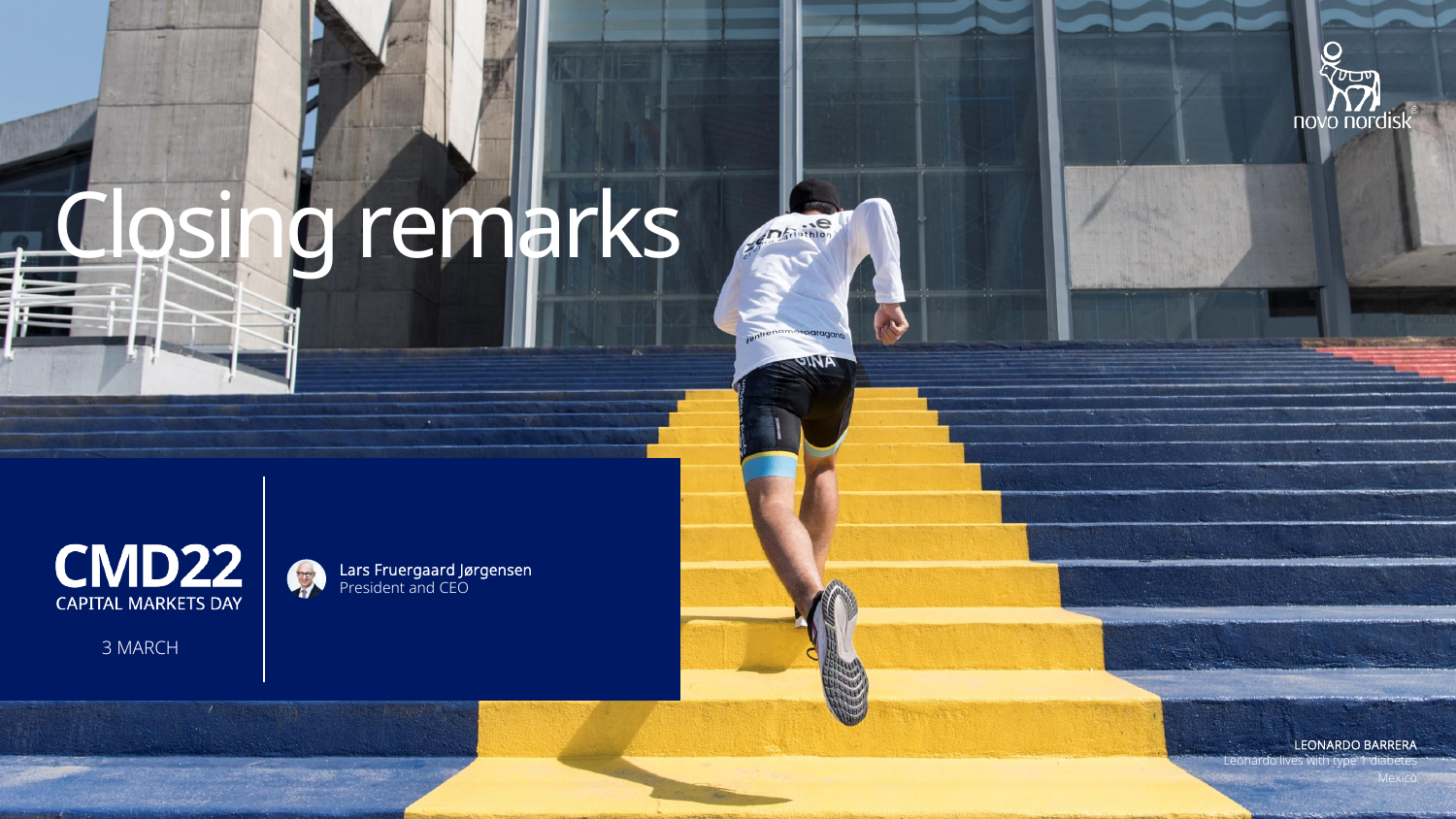## Updated strategic aspirations 2025